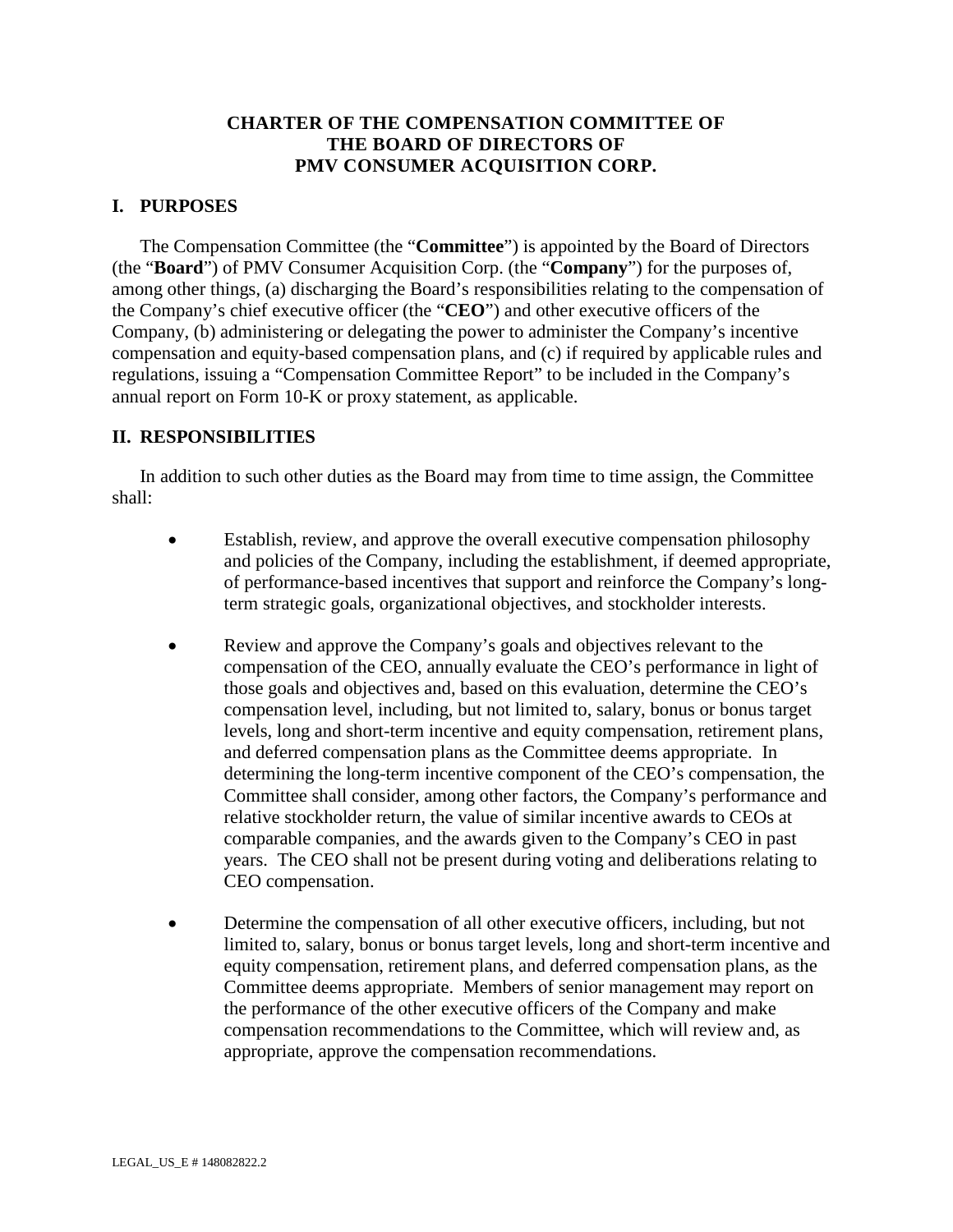- Receive and evaluate performance target goals for the senior officers and employees (other than executive officers) and review periodic reports from the CEO as to the performance and compensation of such senior officers and employees.
- Administer or delegate the power to administer the Company's incentive and equity-based compensation plans, including the grant of stock options, restricted stock, and other equity awards under such plans.
- Review and make recommendations to the Board with respect to the adoption of, and amendments to, incentive compensation and equity-based plans and approve for submission to the stockholders all new equity compensation plans that must be approved by stockholders pursuant to applicable law.
- Review and approve any annual or long-term cash bonus or incentive plans in which the executive officers of the Company may participate.
- Review and approve for the CEO and the other executive officers of the Company any employment agreements, severance arrangements, and change in control agreements or provisions.
- Review and discuss with the Company's management the Compensation Discussion and Analysis set forth in Securities and Exchange Commission Regulation S-K, Item 402, if required, and, based on such review and discussion, determine whether to recommend to the Board of Directors of the Company that the Compensation Discussion and Analysis be included in the Company's annual report or proxy statement for the annual meeting of stockholders.
- Provide the Compensation Committee Report for the Company's annual report or proxy statement for the annual meeting of stockholders, if required.
- Conduct an annual performance evaluation of the Committee. In conducting such review, the Committee shall evaluate and address all matters that the Committee considers relevant to its performance, including at least the following: (a) the adequacy, appropriateness, and quality of the information received from management or others; (b) the manner in which the Committee's recommendations were discussed or debated; (c) whether the number and length of meetings of the Committee were adequate for the Committee to complete its work in a thorough and thoughtful manner; and (d) whether this Charter appropriately addresses the matters that are or should be within its scope.

## **III.COMPOSITION**

The Committee shall be comprised of two or more members (including a chairperson), all of whom must satisfy the independence requirements of the New York Stock Exchange (the "NYSE"), except as otherwise permitted by applicable NYSE rules, and meet all other eligibility requirements of applicable laws. At least two of the Committee members shall be "non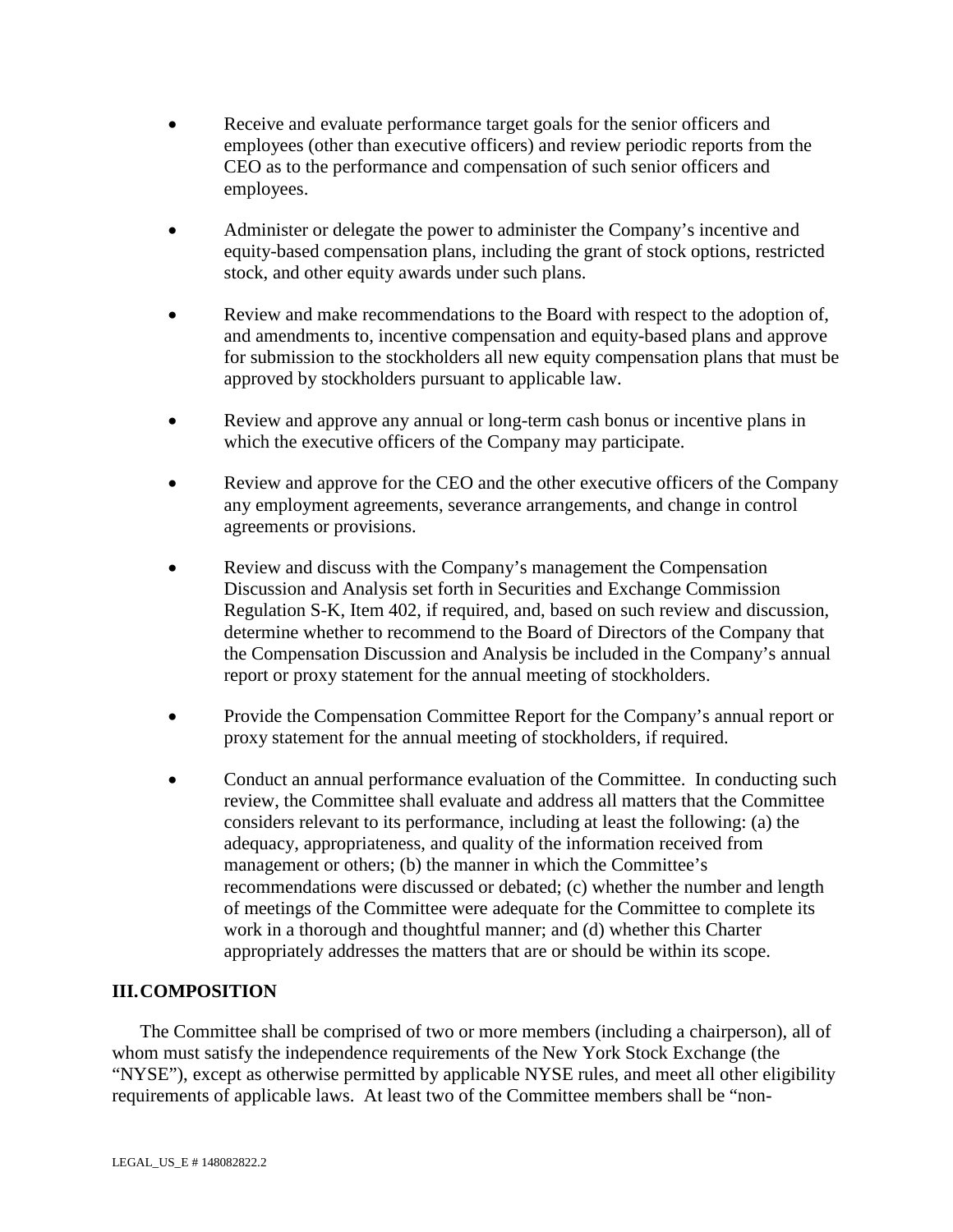employee directors" as defined by Rule 16b-3 under the Securities Exchange Act of 1934 (the "**Exchange Act**"). The members of the Committee and the chairperson shall be selected not less frequently than annually by the Board and serve at the pleasure of the Board. A Committee member (including the chairperson) may be removed at any time, with or without cause, by the Board.

The Committee shall have authority to delegate any of its responsibilities to one or more subcommittees as the Committee may from time to time deem appropriate. If at any time the Committee includes a member who is not a "non employee director" within the meaning of Rule 16b-3 under the Exchange Act, then a subcommittee comprised entirely of individuals who are "non-employee directors" may be formed by the Committee for the purpose of ratifying any grants of awards under any incentive or equity-based compensation plan for the purposes of complying with the exemption requirements of Rule 16b-3 of the Exchange Act; provided that any such grants shall not be contingent on such ratification.

#### **IV.MEETINGS AND OPERATIONS**

The Committee shall meet as often as necessary, but at least two times each year, to enable it to fulfill its responsibilities. The Committee shall meet at the call of its chairperson or a majority of its members. The Committee may meet by telephone conference call or by any other means permitted by law or the Company's Bylaws. A majority of the members of the Committee shall constitute a quorum. The Committee shall act on the affirmative vote of a majority of members present at a meeting at which a quorum is present. Subject to the Company's Bylaws, the Committee may act by unanimous written consent of all members in lieu of a meeting. The Committee shall determine its own rules and procedures, including designation of a chairperson pro tempore in the absence of the chairperson, and designation of a secretary. The secretary need not be a member of the Committee and shall attend Committee meetings and prepare minutes. The Secretary of the Company shall be the Secretary of the Committee unless the Committee designates otherwise. The Committee shall keep written minutes of its meetings, which shall be recorded or filed with the books and records of the Company. Any member of the Board shall be provided with copies of such Committee minutes if requested.

The Committee may ask members of management, employees, outside counsel, or others whose advice and counsel are relevant to the issues then being considered by the Committee to attend any meetings (or a portion thereof) and to provide such pertinent information as the Committee may request.

The chairperson of the Committee shall be responsible for leadership of the Committee, including preparing the agenda which shall be circulated to the members prior to the meeting date, presiding over Committee meetings, making Committee assignments, and reporting the Committee's actions to the Board. Following each of its meetings, the Committee shall deliver a report on the meeting to the Board, including a description of all actions taken by the Committee at the meeting.

If at any time during the exercise of his or her duties on behalf of the Committee, a Committee member has a direct conflict of interest with respect to an issue subject to determination or recommendation by the Committee, such Committee member shall abstain from